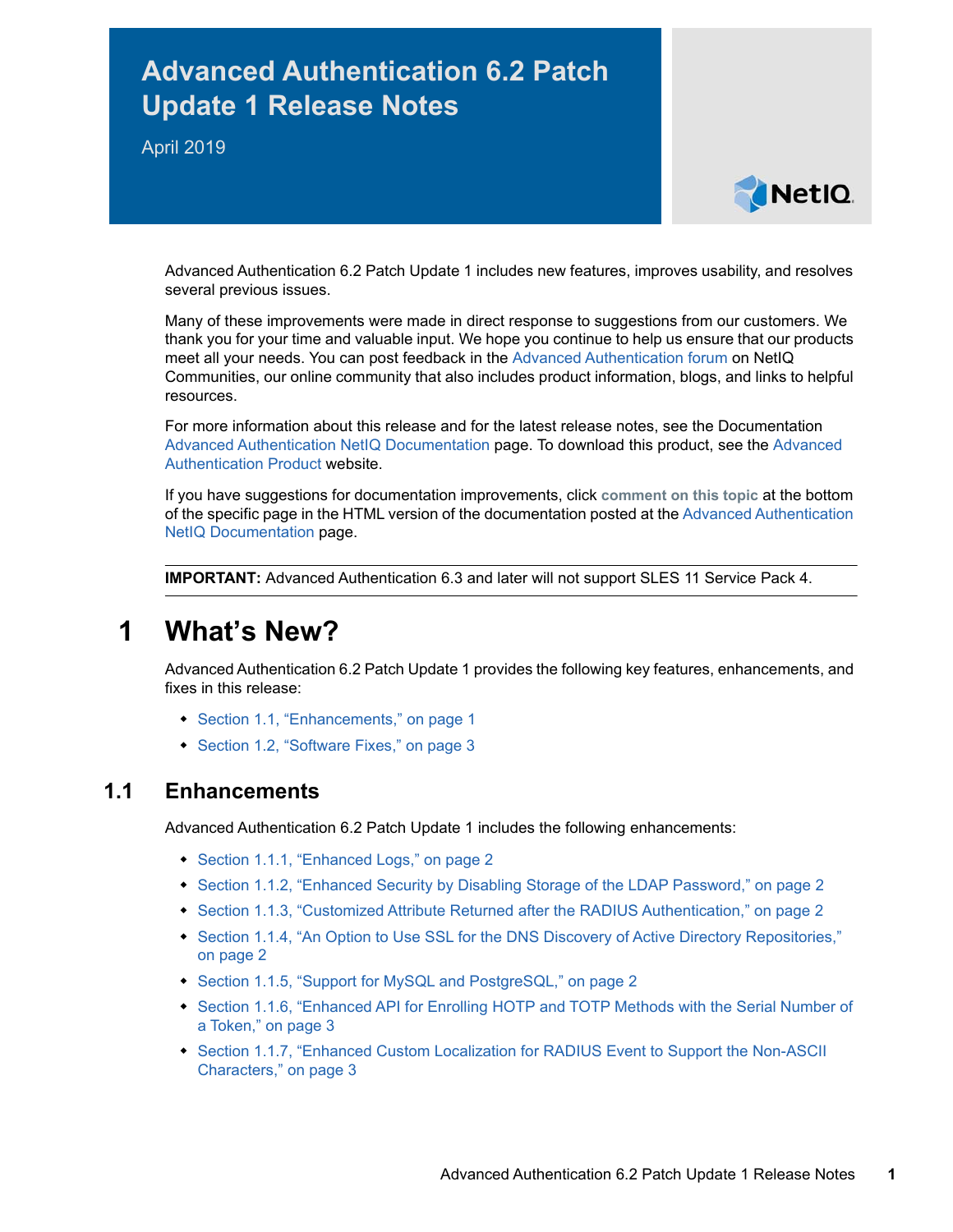- [Section 1.1.8, "Web Authentication Event Display Token Status," on page 3](#page-2-4)
- [Section 1.1.9, "Option to Configure Facets List," on page 3](#page-2-3)

### <span id="page-1-0"></span>**1.1.1 Enhanced Logs**

The following enhancements have been added to the Advanced Authentication logs:

#### **Improved audit for Helpdesk**

All of the actions of the Helpdesk administrator who logs in to the Helpdesk console are now logged, including the modification of authentication methods for a user.

#### **Improved audit for Administration portal**

Audit logs have been added to track the configuration changes (repositories, methods, chains, events, endpoints, and so on). Additionally, these logs are helpful for troubleshooting.

#### **Username added to logs**

Logs have been enhanced by adding the username of a user who performs an action.

## <span id="page-1-1"></span>**1.1.2 Enhanced Security by Disabling Storage of the LDAP Password**

Previously, the LDAP Password was stored in the Advanced Authentication server if caching was enabled. Now, the Advanced Authentication server does not store the LDAP password in the template data and in the local cache when you disable the **Save LDAP password** option (see [LDAP](https://www.netiq.com/documentation/advanced-authentication-62/pdfdoc/server-administrator-guide/server-administrator-guide.pdf#t44gq8wcug0b)  Password method). This enhances security.

# <span id="page-1-2"></span>**1.1.3 Customized Attribute Returned after the RADIUS Authentication**

You can now specify any attribute apart from the Filter-Id attribute in the **Groups attribute** option of the RADIUS event, which Advanced Authentication returns after the RADIUS authentication. For example, if you want to return the class attribute instead of the Filter-Id attribute, you must specify class in the **Groups attribute** of the RADIUS event.

For more information, see ["RADIUS Server Event"](https://www.netiq.com/documentation/advanced-authentication-62/pdfdoc/server-administrator-guide/server-administrator-guide.pdf#t437bmt4niw8) in the *[Advanced Authentication - Administration](https://www.netiq.com/documentation/advanced-authentication-62/pdfdoc/server-administrator-guide/server-administrator-guide.pdf#bookinfo)* guide.

### <span id="page-1-3"></span>**1.1.4 An Option to Use SSL for the DNS Discovery of Active Directory Repositories**

Previously, when performing the DNS discovery for Active Directory repositories, the non-SSL mode was used on the port 389. To enable SSL, the **Manual setting** option has to be used and edit an individual LDAP server. For an enterprise with a large number of domain controllers, this causes delay and needs to be done every time the DNS discovery is performed.

Now, the **Use SSL** option has been added to use SSL for the DNS discovery on port 636. This allows Advanced Authentication to automatically discover the DNS names over SSL port 636.

For more information, see ["Adding an LDAP Repository"](https://www.netiq.com/documentation/advanced-authentication-62/pdfdoc/server-administrator-guide/server-administrator-guide.pdf#t45gidaiqiqo) in the *[Advanced Authentication -](https://www.netiq.com/documentation/advanced-authentication-62/pdfdoc/server-administrator-guide/server-administrator-guide.pdf#bookinfo)  Administration* guide.

# <span id="page-1-4"></span>**1.1.5 Support for MySQL and PostgreSQL**

This patch adds support for MySQL and PostgreSQL as repositories. The following versions are supported:

- PostgreSQL 11
- MySQL 5.5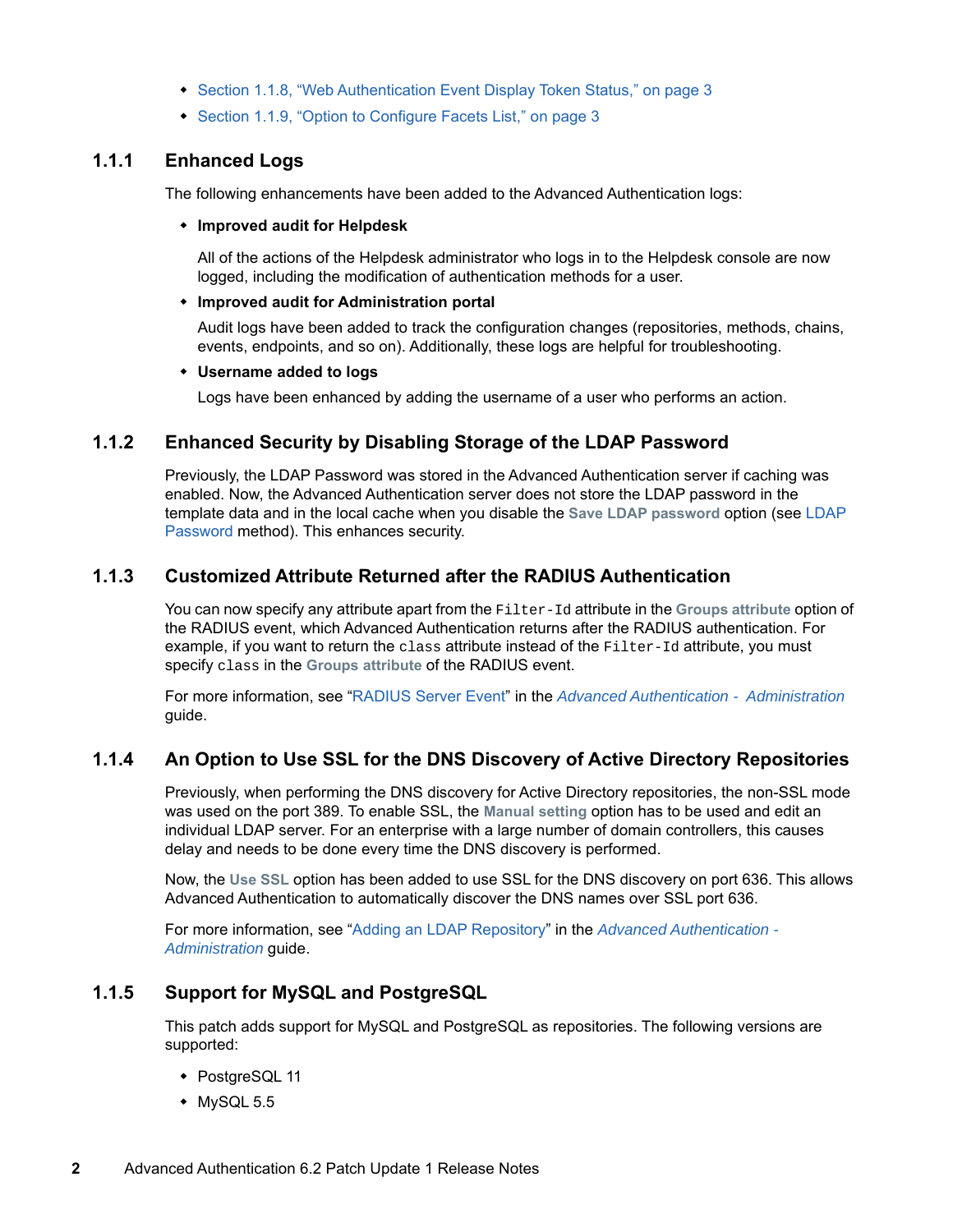# <span id="page-2-1"></span>**1.1.6 Enhanced API for Enrolling HOTP and TOTP Methods with the Serial Number of a Token**

Advanced Authentication allows administrators to use the serial attribute in the API queries for enrolling the HOTP and TOTP methods with the serial number of a token. This attribute allows the administrator to enroll numerous users to the HOTP and TOTP methods in less time.

# <span id="page-2-2"></span>**1.1.7 Enhanced Custom Localization for RADIUS Event to Support the Non-ASCII Characters**

Now, Advanced Authentication allows administrators to use the non-ASCII characters while customizing the messages related to the RADIUS event. Previously, Advanced Authentication allowed only the ASCII characters in the custom messages of the RADIUS event.

## <span id="page-2-4"></span>**1.1.8 Web Authentication Event Display Token Status**

Now, Advanced Authentication displays a valid error message when users select a chain with the RADIUS client method and log in to the Web authentication event. For example, when an incorrect PIN is specified, a new token code is expected, or a token resynchronization is required.

# <span id="page-2-3"></span>**1.1.9 Option to Configure Facets List**

You can now configure a list of Facets to be added as part of a domain. Previously, to configure facets, the main URL and prefixes had to be specified. Now, flexibility has been added to configure the facets list.

For more information, see ["Configuring Facets](https://www.netiq.com/documentation/advanced-authentication-62/pdfdoc/server-administrator-guide/server-administrator-guide.pdf#t461xmi9s4td)" in the *[Advanced Authentication - Administration](https://www.netiq.com/documentation/advanced-authentication-62/pdfdoc/server-administrator-guide/server-administrator-guide.pdf#bookinfo)* guide.

# <span id="page-2-0"></span>**1.2 Software Fixes**

Advanced Authentication 6.2 Patch Update 1 includes the following software fixes:

- [Section 1.2.1, "Server Fixes," on page 3](#page-2-5)
- ◆ [Section 1.2.2, "Client Fixes," on page 5](#page-4-0)

### <span id="page-2-5"></span>**1.2.1 Server Fixes**

Advanced Authentication 6.2 Patch Update 1 includes the following server fixes:

- [Section 1.2.1.1, "Issue with RADIUS Authentication," on page 4](#page-3-0)
- [Section 1.2.1.2, "Uploading the Custom ZIP File of Client Deletes the Customized Messages on](#page-3-1)  [the Server," on page 4](#page-3-1)
- ◆ [Section 1.2.1.3, "Issue with Login on Helpdesk Portal," on page 4](#page-3-2)
- [Section 1.2.1.4, "Issue with Fingerprint Authentication," on page 4](#page-3-3)
- [Section 1.2.1.5, "Unable to Unlock the Locked Users of a Repository," on page 4](#page-3-4)
- [Section 1.2.1.6, "Advanced Authentication Appliance Does Not Install the Open-vm-tools," on](#page-3-5)  [page 4](#page-3-5)
- [Section 1.2.1.7, "Linked Authenticators Tab Is Not Visible on the Helpdesk Portal," on page 4](#page-3-6)
- [Section 1.2.1.8, "Windows Hello Does Not Work with Web Authentication," on page 5](#page-4-1)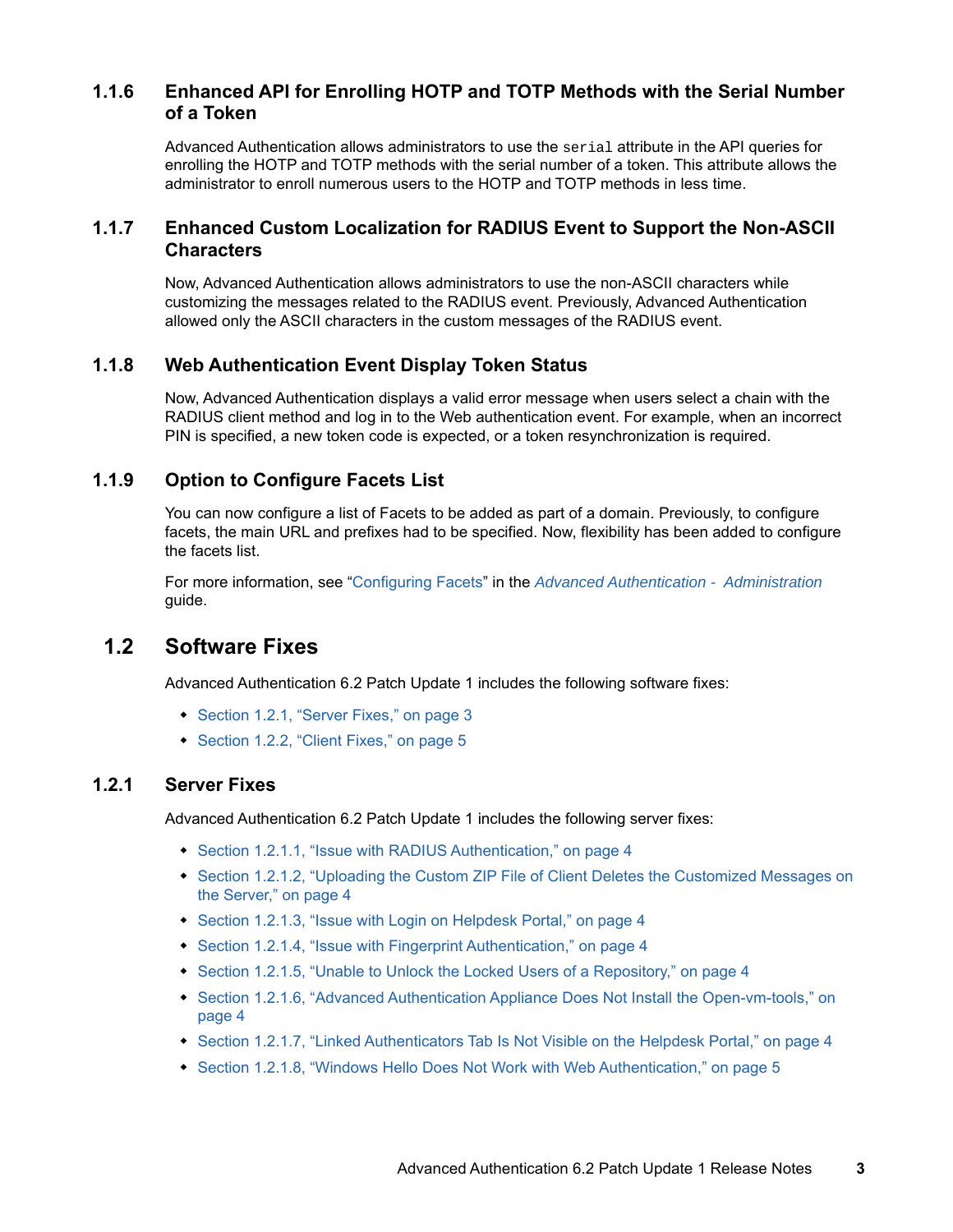- Section 1.2.1.9, "Web Authentication Event on a Smartphone Displays a Prompt to Download [the NetIQ App," on page 5](#page-4-2)
- [Section 1.2.1.10, "Login and Navigation Processes Are Slow on the Administration Portal," on](#page-4-3)  [page 5](#page-4-3)
- [Section 1.2.1.11, "Issue with RADIUS Container If the RADIUS Secret Contains Prohibited](#page-4-4)  [Characters," on page 5](#page-4-4)

#### <span id="page-3-0"></span>**1.2.1.1 Issue with RADIUS Authentication**

This patch resolves the issue where the RADIUS server stops periodically and the RADIUS authentication fails in Advanced Authentication 6.2.

#### <span id="page-3-1"></span>**1.2.1.2 Uploading the Custom ZIP File of Client Deletes the Customized Messages on the Server**

This patch resolves the issue when an administrator uploads the custom ZIP file from the Client to the Advanced Authentication server to customize the messages on the Client, Advanced Authentication erases the existing messages on the server.

Advanced Authentication merges the messages when the administrator uploads the custom ZIP file.

For more information, see ["Customizing the Message for Clients](https://www.netiq.com/documentation/advanced-authentication-62/pdfdoc/server-administrator-guide/server-administrator-guide.pdf#t497mw7tahh6)" in the *[Advanced Authentication -](https://www.netiq.com/documentation/advanced-authentication-62/pdfdoc/server-administrator-guide/server-administrator-guide.pdf#bookinfo)  Administration* guide.

#### <span id="page-3-2"></span>**1.2.1.3 Issue with Login on Helpdesk Portal**

This patch resolves the issue where a user accesses https://*aa-server-name*/helpdesk, Advanced Authentication redirects user to the **Helpdesk Authenticators** page (https://*aa-servername*/helpdesk/authenticators) instead of the login page (https://*aa-server-name*/helpdesk/ auth).

Now, Advanced Authentication directs user to the login page to specify the credentials.

#### <span id="page-3-3"></span>**1.2.1.4 Issue with Fingerprint Authentication**

This patch resolves the issue where in Advanced Authentication 6.1 and 6.2, the fingerprint authentication fails due to the AFIS service timeout. This issue occurs, when users initiate multiple fingerprint authentication requests simultaneously.

#### <span id="page-3-4"></span>**1.2.1.5 Unable to Unlock the Locked Users of a Repository**

This patch resolves the issue where an administrator is unable to access the **Repositories > Locked Users** tab of a configured repository in the Advanced Authentication Administration portal. Therefore, an administrator is unable to unlock the locked users of the repository.

#### <span id="page-3-5"></span>**1.2.1.6 Advanced Authentication Appliance Does Not Install the Open-vm-tools**

This patch resolves the issue where the Advanced Authentication appliance installer does not install the open-vm-tools and you cannot install them manually.

Now, administrators can install the open-vm-tools on the Advanced Authentication server.

#### <span id="page-3-6"></span>**1.2.1.7 Linked Authenticators Tab Is Not Visible on the Helpdesk Portal**

This patch resolves the issue where the Advanced Authentication Helpdesk portal does not display the **Linked Authenticators** tab when a helpdesk administrator logs in to the Advanced Authentication Helpdesk portal, specifies a user name, and the defined policies do not require the administrator authenticate. The administrator did see the **Linked Authenticators** tab on refreshing the browser.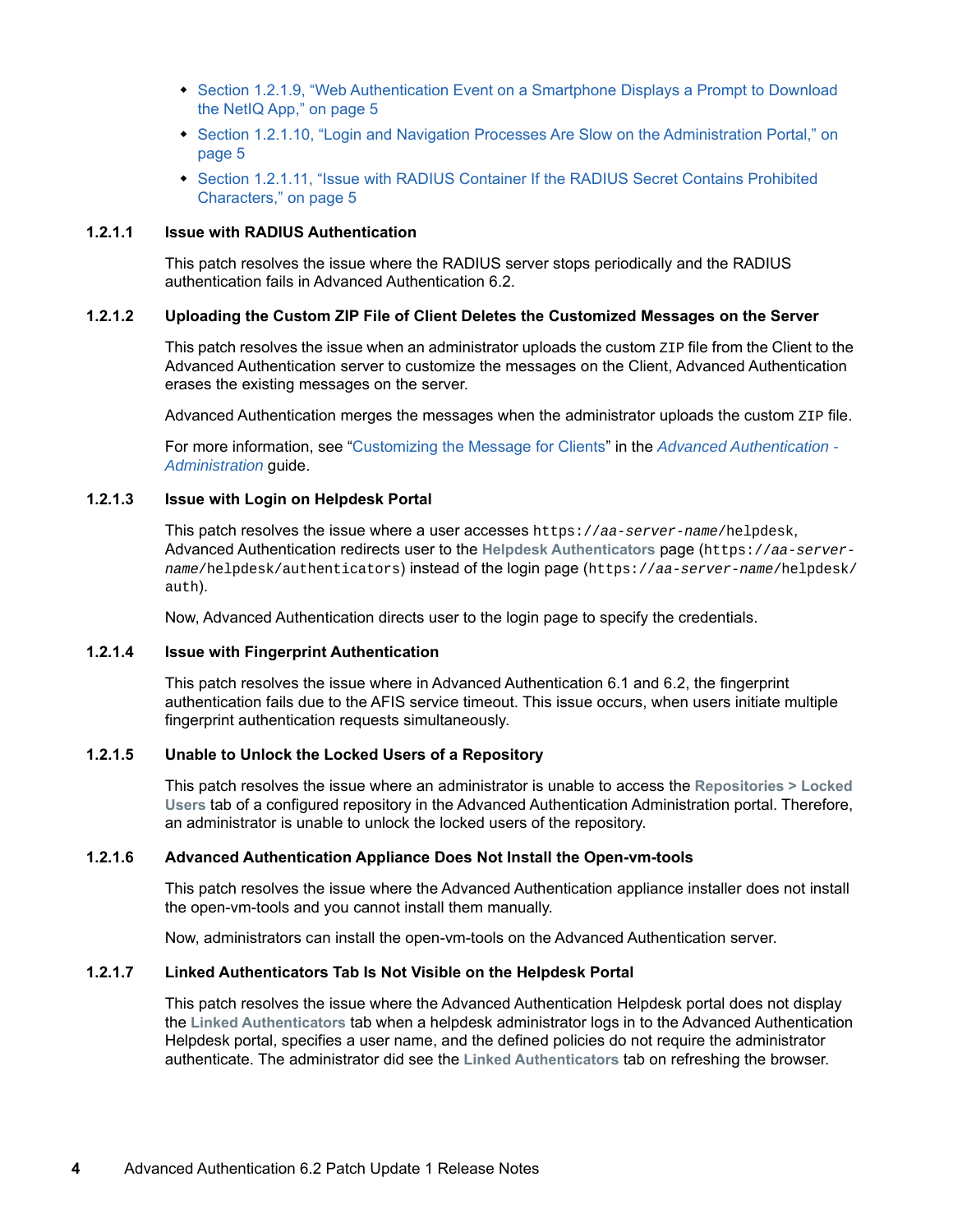#### <span id="page-4-1"></span>**1.2.1.8 Windows Hello Does Not Work with Web Authentication**

This patch resolves the issue when you configure Windows Hello method as second-factor authenticator (for example, PIN and Windows Hello) for web authentication. For example, if user specifies the user name and PIN in the first screen, the sub-sequent screen prompts the user to place finger on the reader. The authentication does not progress when user places their enrolled finger on the reader.

#### <span id="page-4-2"></span>**1.2.1.9 Web Authentication Event on a Smartphone Displays a Prompt to Download the NetIQ App**

This patch resolves the issue where users try to access the web authentication event on an iPhone, the screen prompts the user to download the NetIQ app. This issue occurs only on the Safari browser.

The patch disables the prompt that states the user must download the NetIQ app.

#### <span id="page-4-3"></span>**1.2.1.10 Login and Navigation Processes Are Slow on the Administration Portal**

This patch resolves the issue where there is a significant delay before the page returns a list of chain when a user specifies the user name on the login page of Advanced Authentication Administration portal. After the user selects a preferred chain, there is another delay before the portal displays input field. This issue occurs when you use IPv6 address format.

#### <span id="page-4-4"></span>**1.2.1.11 Issue with RADIUS Container If the RADIUS Secret Contains Prohibited Characters**

This patch resolves the issue where the RADIUS container restarts constantly after upgrading to Advanced Authentication 6.2. This issue occurs, when the RADIUS secret contains the characters that are prohibited (for example, comma and space).

#### <span id="page-4-0"></span>**1.2.2 Client Fixes**

Advanced Authentication 6.2 Patch Update 1 includes the following server fixes:

- ◆ Section 1.2.2.1, "Issue with Resetting the Password When a User's Account is Locked," on [page 5](#page-4-5)
- [Section 1.2.2.2, "Error When Using Yubikey or Smartphone," on page 6](#page-5-0)
- [Section 1.2.2.3, "Error if the Username is Specified with the Domain Name," on page 6](#page-5-1)
- ◆ Section 1.2.2.4, "Mac OS X Client Displays an Internal Server Error During Offline [Authentication," on page 6](#page-5-2)
- ◆ [Section 1.2.2.5, "Login Issue with Windows Hello," on page 6](#page-5-3)
- Section 1.2.2.6, "Members of Domain and Enterprise Administrator Groups Cannot Access a [Shared Folder Secured with the Logon Filter," on page 6](#page-5-4)
- [Section 1.2.2.7, "Issue with Unlocking Windows When the Yubikey is Used," on page 6](#page-5-5)
- Section 1.2.2.8, "Issue with Initiating Authentication to Unlock a Session When OTP Methods [are Used," on page 6](#page-5-6)
- Section 1.2.2.9, "Local User Cannot Log In if the Tenant Name Is Not Set in the Configuration [File," on page 6](#page-5-7)

#### <span id="page-4-5"></span>**1.2.2.1 Issue with Resetting the Password When a User's Account is Locked**

This patch resolves the issue where users use Client Login Extension (CLE) and the users' accounts are locked. Users are unable to navigate to the **LDAP Password** page where the **Forgotten Password** link is displayed.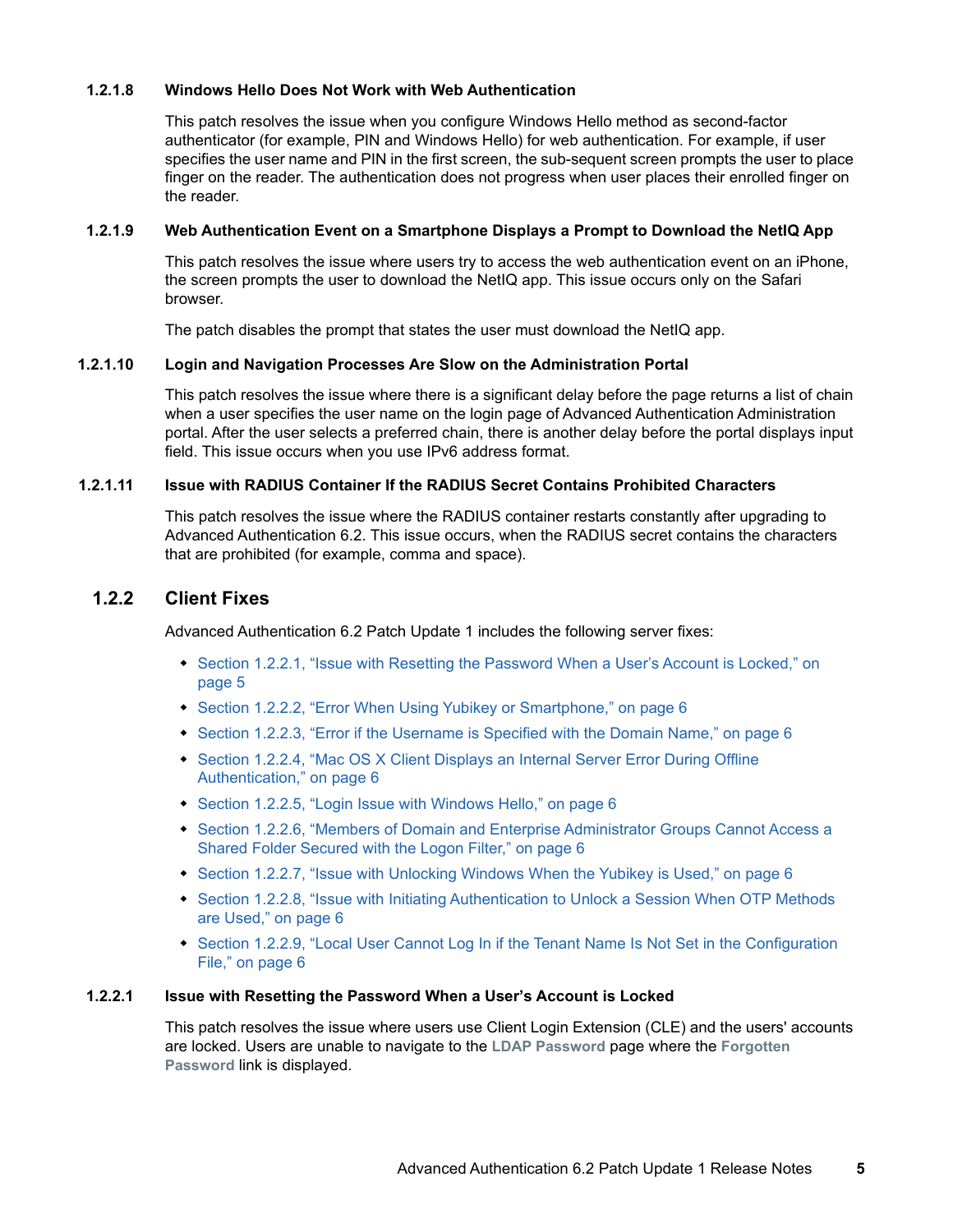#### <span id="page-5-0"></span>**1.2.2.2 Error When Using Yubikey or Smartphone**

This patch resolves the issue where users have issues logging in to a Windows workstation using the **PIN+Yubikey** or **Smartphone** methods, after upgrading to Advanced Authentication 6.2.

#### <span id="page-5-1"></span>**1.2.2.3 Error if the Username is Specified with the Domain Name**

This patch resolves the issue were Advanced Authentication displays an **Internal server error**, if the username is specified along with the domain name (domainname/username) on the Windows and Mac workstation.

#### <span id="page-5-2"></span>**1.2.2.4 Mac OS X Client Displays an Internal Server Error During Offline Authentication**

This patch resolves the issue where the MAC OS X Client connects to a network but is not able to reach the Advanced Authentication server or it cannot resolve the internal IP address (not connected to the VPN), the users are unable to log in and an **Internal server error** is displayed.

#### <span id="page-5-3"></span>**1.2.2.5 Login Issue with Windows Hello**

This patch resolves the issues with the Windows Hello login method for the users after upgrading to Advanced Authentication 6.2.

#### <span id="page-5-4"></span>**1.2.2.6 Members of Domain and Enterprise Administrator Groups Cannot Access a Shared Folder Secured with the Logon Filter**

This patch resolves the issue where the members of domain and enterprise administrator group cannot access a shared folder secured with the Logon Filter.

#### <span id="page-5-5"></span>**1.2.2.7 Issue with Unlocking Windows When the Yubikey is Used**

This patch resolves the issue where Yubikey is unable to unlock user's non-domain Windows workstation. This issue happens when users incorrectly map their domain accounts to the local accounts.

Advanced Authentication contains additional checks to eliminate the chance of users creating incorrect mappings.

#### <span id="page-5-6"></span>**1.2.2.8 Issue with Initiating Authentication to Unlock a Session When OTP Methods are Used**

This patch resolves the issue where users are unable to start the authentication to unlock a session (KDE) if they select the authentication chain that use the Email, SMS, or Voice OTP methods.

#### <span id="page-5-7"></span>**1.2.2.9 Local User Cannot Log In if the Tenant Name Is Not Set in the Configuration File**

This patch resolves the issue where a local user is unable to log in to a Windows workstation, if the tenant\_name parameter is not set in the config.properties file.

# **2 Known Issues**

NetIQ Corporation strives to ensure our products provide quality solutions for your enterprise software needs. The following issues are currently being researched. If you need further assistance with any issue, please contact [Technical Support](http://www.netiq.com/support).

Advanced Authentication 6.2 Patch Update 1 includes the following known issue:

- [Section 2.1, "Configured LDAP Servers Are Unavailable When the Global Master Server is](#page-6-1)  [Down," on page 7](#page-6-1)
- ◆ [Section 2.2, "Browser Displays an Error During SAML Authentication," on page 7](#page-6-0)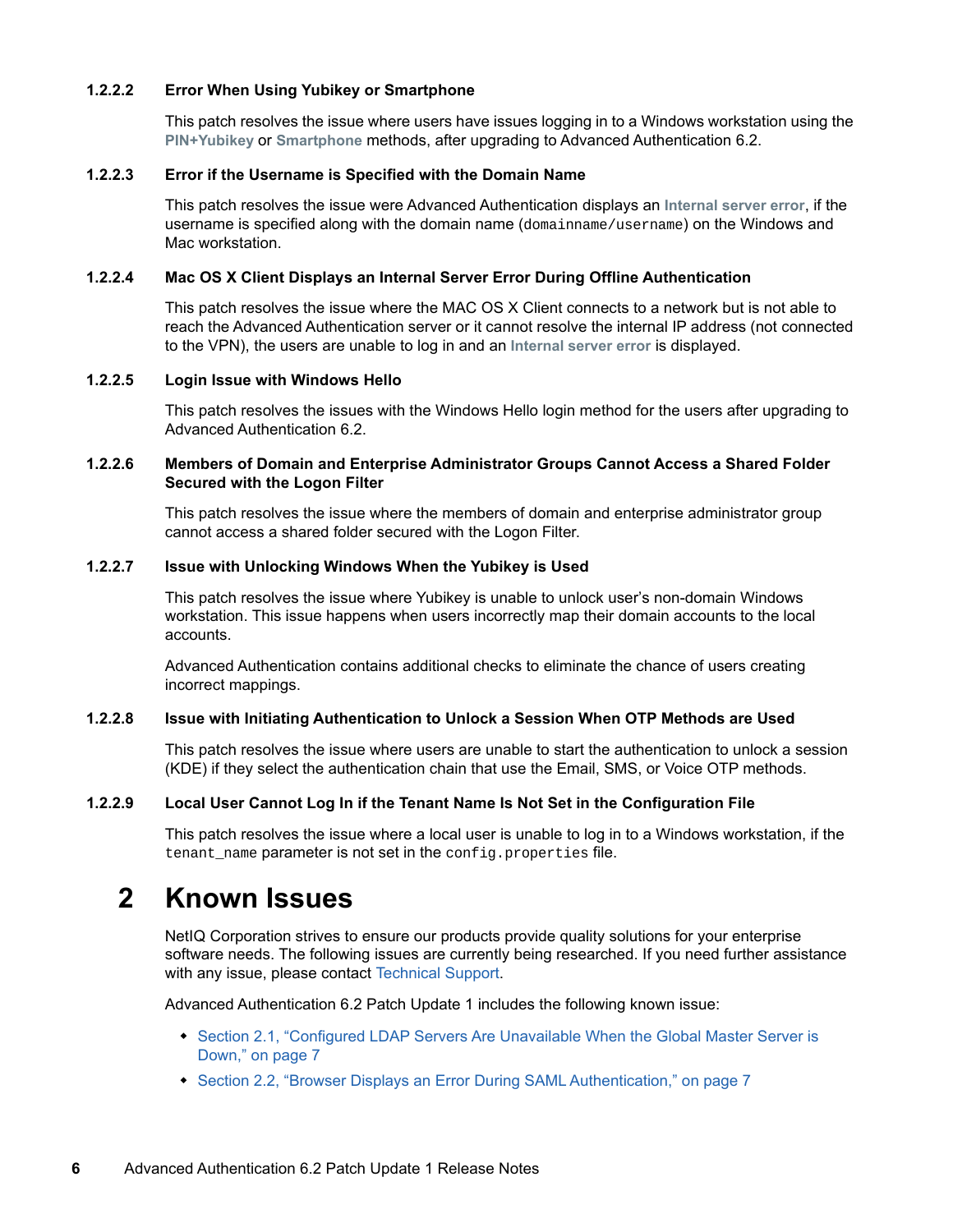# <span id="page-6-1"></span>**2.1 Configured LDAP Servers Are Unavailable When the Global Master Server is Down**

**Issue:** When the Global Master server is down, the configured LDAP server is not available on both the Database and the Web servers within a site.

**Workaround:** Perform the following steps on the Global Master server before the Global Master server goes down to ensure that the fail over process is successful:

- **1** Log in to the Administration Console as an administrator.
- **2** Navigate to **Repositories** section.
- **3** Click **Edit** adjacent to the configured LDAP repository.
- **4** Specify the password of LDAP repository in the **Password** and save the settings.

This initiates replication of the LDAP servers list to the database servers.

# <span id="page-6-0"></span>**2.2 Browser Displays an Error During SAML Authentication**

**Issue:** After upgrading to Advanced Authentication 6.2, when users try to authenticate to a third-party site with the SAML authentication, the browser displays an error: SAML Assertion verification failed; Please contact your administrator.

**Workaround:** Perform the following steps:

- **1** Log in to the server as root.
- **2** Run the following command:

docker exec -ti aaf\_webauth 1 /bin/bash

**3** Open the following file:

vi /usr/local/tomcat/bin/setenv.sh

**4** Modify the following content in the file setenv.sh:

```
export CATALINA OPTS="$CATALINA OPTS \
Dinternal.osp.framework.ext-context-dir=$OSP_CONF \
Dinternal.osp.framework.generic-properties-filename=$OSP_CONF/aa-osp-
configuration.properties \
Dorg.apache.el.parser.SKIP_IDENTIFIER_CHECK=true
```
to

```
export CATALINA_OPTS="$CATALINA_OPTS \
-Dinternal.osp.framework.ext-context-dir=$OSP_CONF \
-Dinternal.osp.framework.generic-properties-filename=$OSP_CONF/aa-osp-
configuration.properties \
-Dorg.apache.el.parser.SKIP_IDENTIFIER_CHECK=true \
-Dorg.apache.xml.security.ignoreLineBreaks=true
```
- **5** Save and restart the webauth container with docker restart aaf\_webauth\_1.
- **6** Recreate the event.
- **7** Download the SAML 2.0 metadata from the Advanced Authentication server and update a used Service Provider with the valid certificates